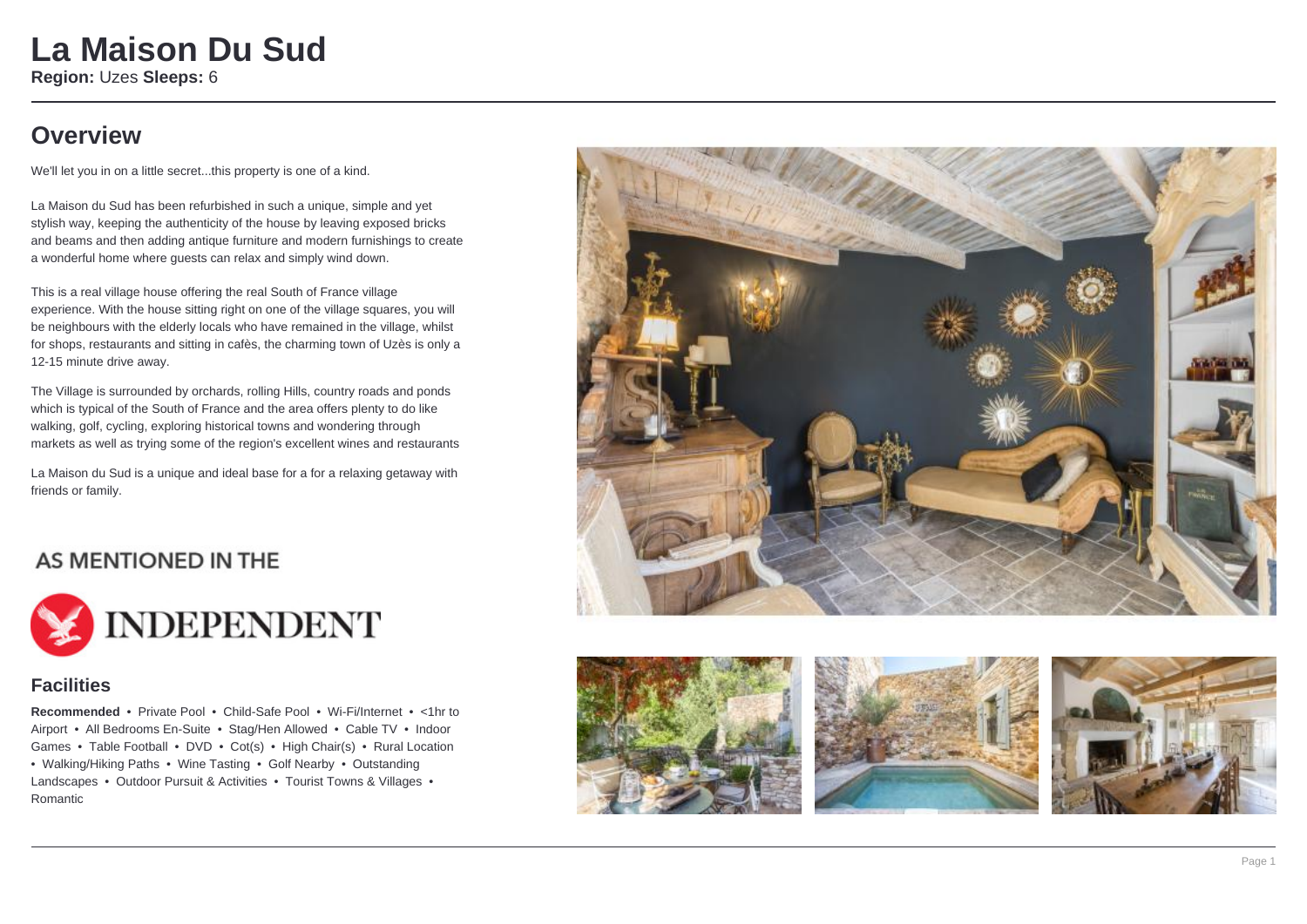## **Interior & Grounds**

#### **House Interior**

The house has 3 levels. On the ground floor, there is a summer vaulted living room with a TV and a DVD player. The living rooms gives out on the outside courtyard with greenery.

On the second level, there is a small sitting room, a dining room with a working fireplace. It is located next to the kitchen. There is a terrace outside the kitchen, where there is a table from where you have the view onto the courtyard. On this level, there is one bedroom with its own bathroom.

On the second floor, there is one bedroom with a bathroom with a great view of the castle of the village. There is also a very large suite with a King size bed. The suite has wonderful view of the surrounding countryside, the roofs of the village and the castle. The suite has its own shower and bathroom.

#### **Outside Grounds**

- Private swimming pool with safety fence (size: 2x3m/depth: 1,5m/shape: rectangular)

- Terrace with with 6 chairs and a table
- Balcony with 2 chairs and a coffee table

- Garden with 3 lounge chairs, a day bed, a table with 2 chairs. There is also a toilet.







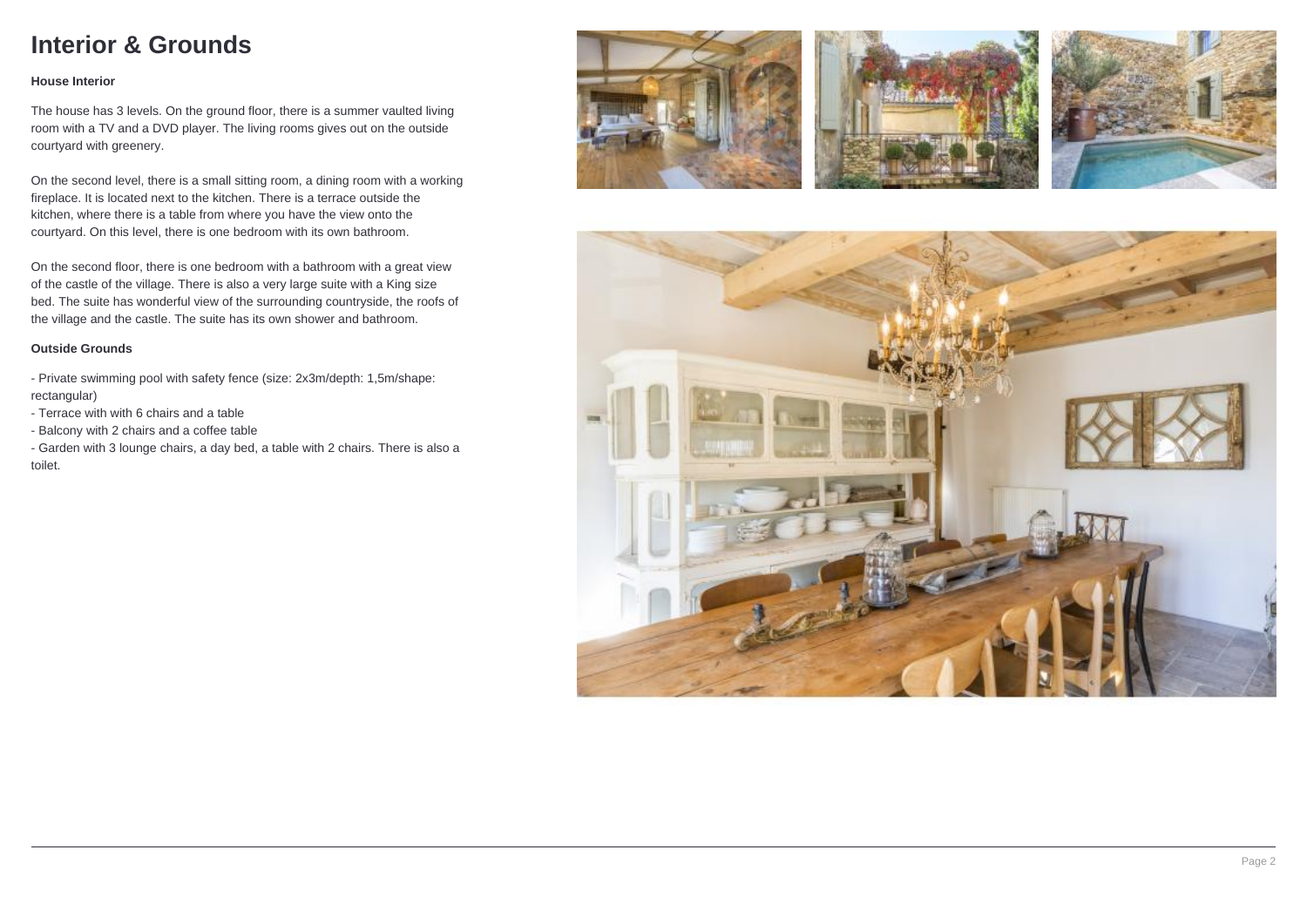## **Location & Local Information**

The house is located in a village surrounded by beautiful hills and countryside with some wonderful hikes in the immediate area and beyond.

You will find cafes, restaurants and shops in the historical town of Uzès, about 15km drive away. Here you will find wonderful bakeries, amazing patisseries, a good choice of restaurants and large supermarkets. The owners can provide you with an extensive list of restaurants Uzès and surrounding area whether you are looking for rustic local cuisine, family-friendly places or fine-dining.

Uzès is one of the prettiest historic towns in the area with an impressive cathedral and Le Jardin de Medieval in the heart of the town. There's a farmers market on a Wednesday morning with amazing local produce or head to the town on a Saturday morning where the market sells food, clothes, jewellery and more. The villages surrounding Uzès also host night time markets in July and August with food, wine, music, arts and crafts with everything sold made locally.

Children will love the Haribo museum in Uzès with the best ever sweet shop at the end. There are also wonderful green spaces perfect for picnics, walking and playing sports such as Vallée de L'Eure with the river full of swans and ducks, the original source of water that used to flow over the Pont du Gard. La Ferme Enchanteé is about 20 minutes south of Uzès with farm animals and lots of activities for children.

This area is full of activities for all ages such as canoeing under the Pont du Gard on Gardon River or following the winding roads up to Gorges de l'Ardèche. You can hire bicycles locally, there is an equestrian centre nearby and you can even take a trip in a horse drawn carriage into the countryside with picnics or wine tasting included.

There are of course so many beautiful villages, towns and sights to discover in the nearby area. The exquisite city of Nîmes and the famous Pont du Gard, charming Avignon and the idyllic Provencal villages such as Gordes, Arles, Roussillon, Le Baux de Provence, St Remy de Provence and Les Apilles National Park.

The stunning Camargue is about an hour south of Uzès and guests can enjoy the 75km of sandy beaches, some more isolated than others and see the wildlife so famous in this area from birds and flamingos to the bulls and beautiful Camargue horses.





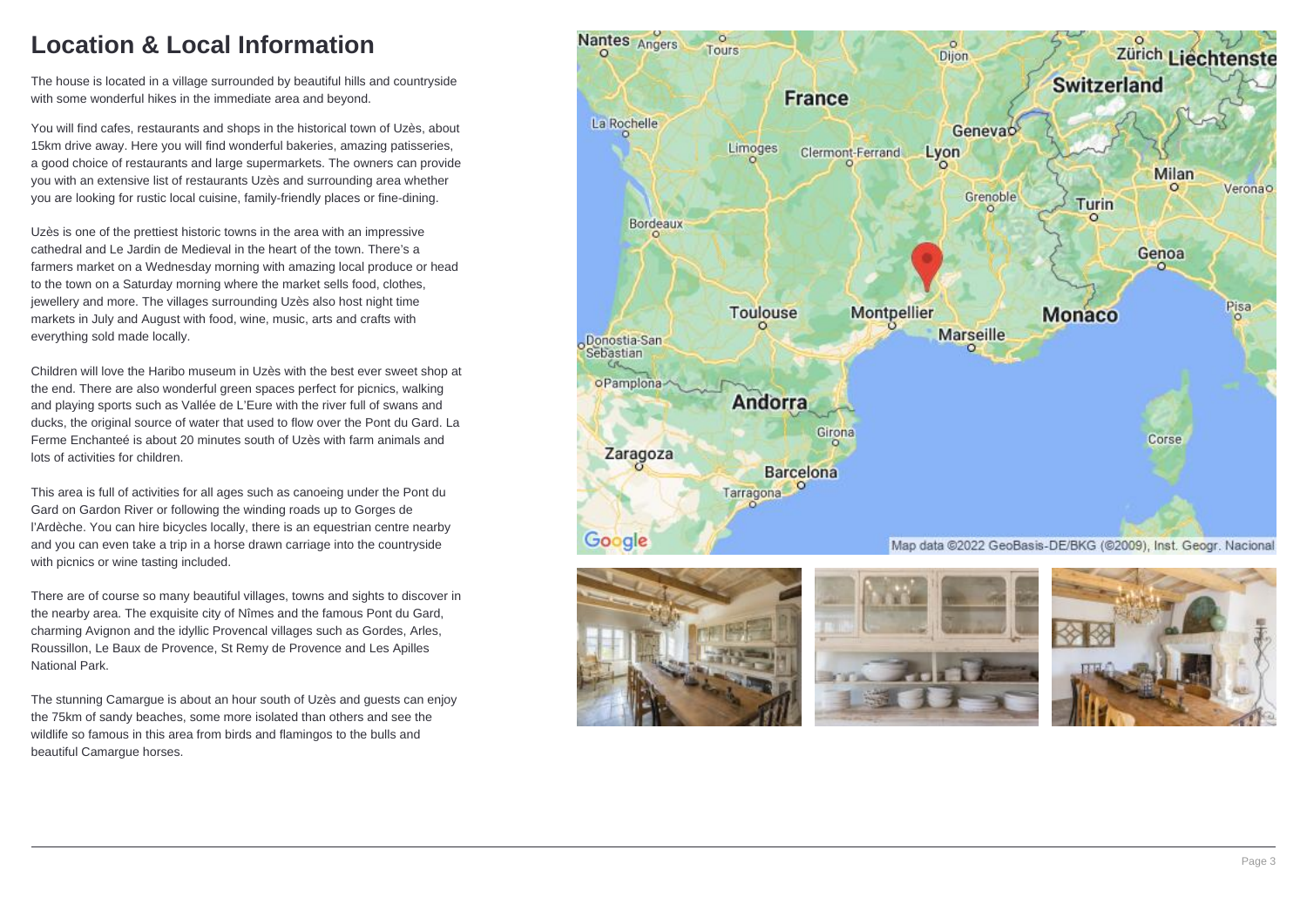#### **Local Amenities**

| <b>Nearest Airport</b>       | <b>Nimes</b><br>(45km)                     |
|------------------------------|--------------------------------------------|
| <b>Nearest Train Station</b> | Avignon<br>(34km)                          |
| <b>Nearest Town/City</b>     | Uzès<br>(15km)                             |
| Nearest Shop                 | Uzès<br>(15km)                             |
| Nearest Golf                 | Golf Club d'Uzès<br>(18km)                 |
| Nearest Beach                | Sainte Marie de la Mer<br>(108km)          |
| <b>Nearest Restaurant</b>    | St Quentin la Poterie or Uzès<br>(10-15km) |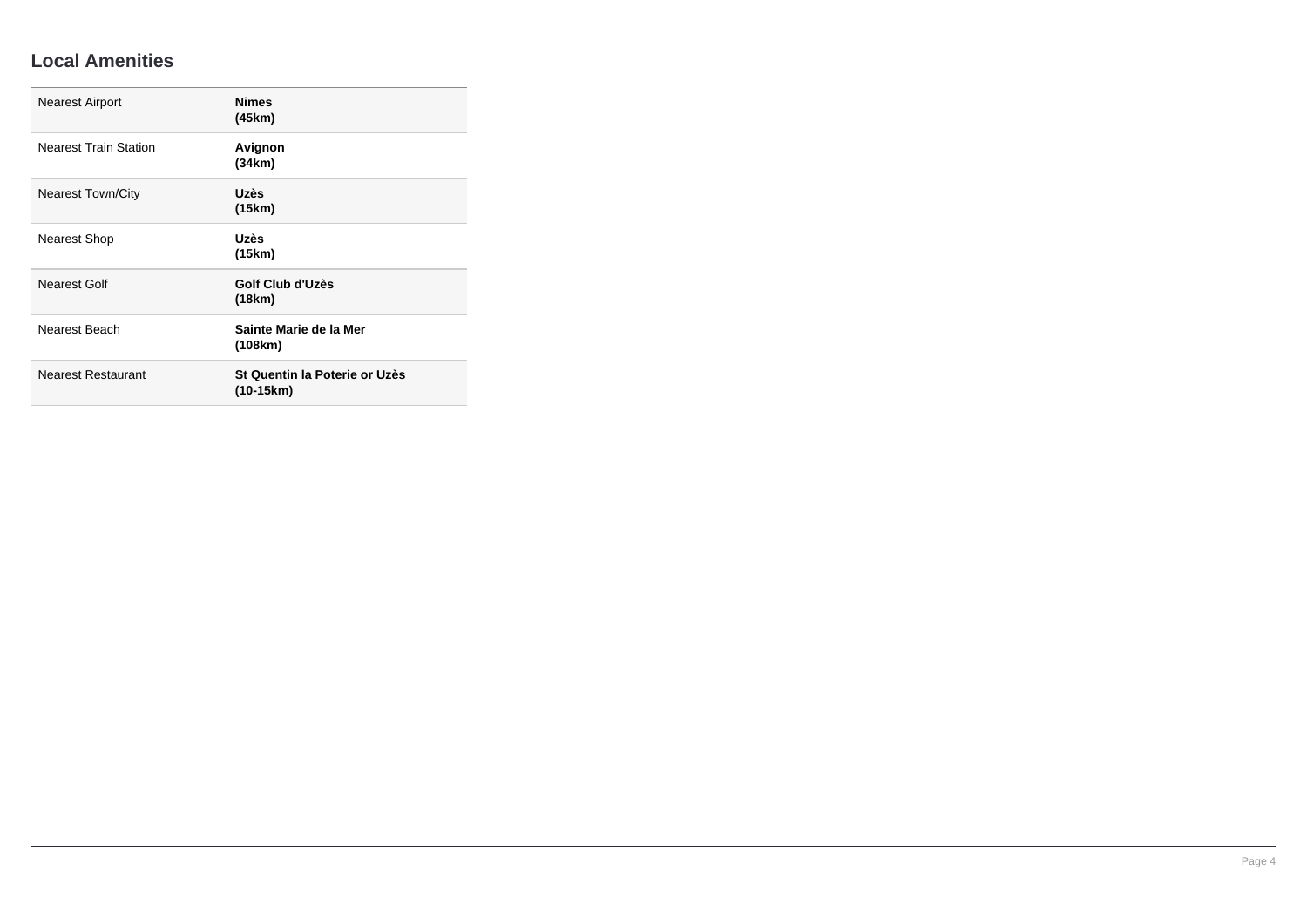# **What Oliver loves…**

- The house is utterly charming and a typical southern village home with beautiful features such exposed brick and beams contrasting with modern furnishings, making it a quirky yet luxury holiday rental
- The loft suite is the pièce de résistance! With a walk in shower in the bedroom it is easily one of the most romantic rooms out there
- There are some wonderful hikes straight from the village or a short drive away such as around Pont du Gard
- The historic town of Uzès is only 15km away a great place where guests can wander around the markets, dine in great restaurants or just sit in an atmospheric cafe

## **What you should know…**

- A car is needed in order to get to amenities in Uzès but the street parking is free
- There is no bakery in the village but the baker comes to deliver fresh baguettes every morning
- The little pool is perfect for a refreshing dip and as charming and authentic as the rest of the house